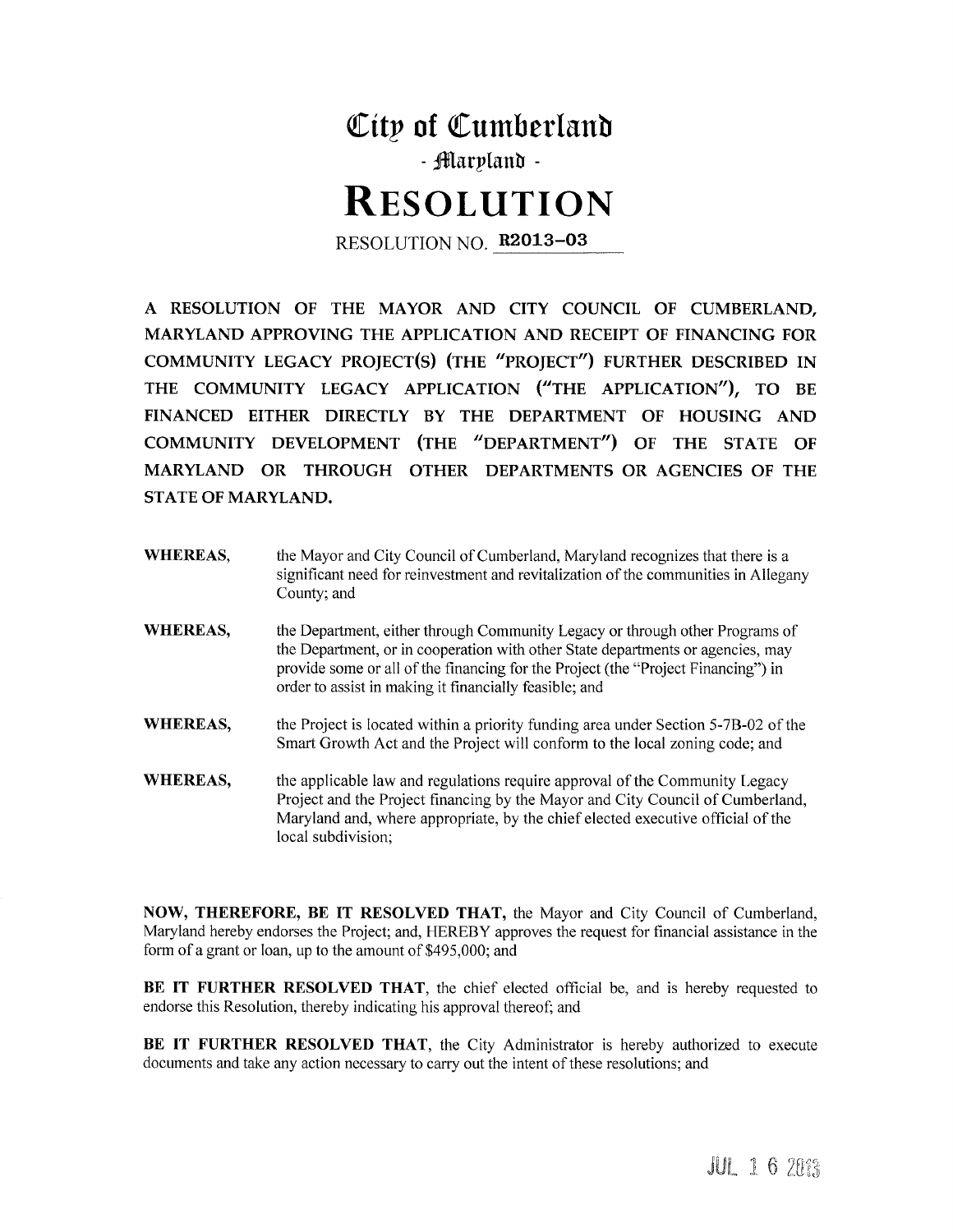BE IT FURTHER RESOLVED THAT, copies of this Resolution shall be sent to the Secretary of the Department of Housing and Community Development of the State of Maryland.

Given under our Hands and Seals this 16th day of July, 2013 with the Corporate Seal of the City of Cumberland hereto attached, duly attested by the City Clerk.

Attest:

Marjorie A. Eirich City Clerk

Mayor and City Coun $\rlap{/}{\rm f}$ Of Cumberland Bridn K. Grim Mayor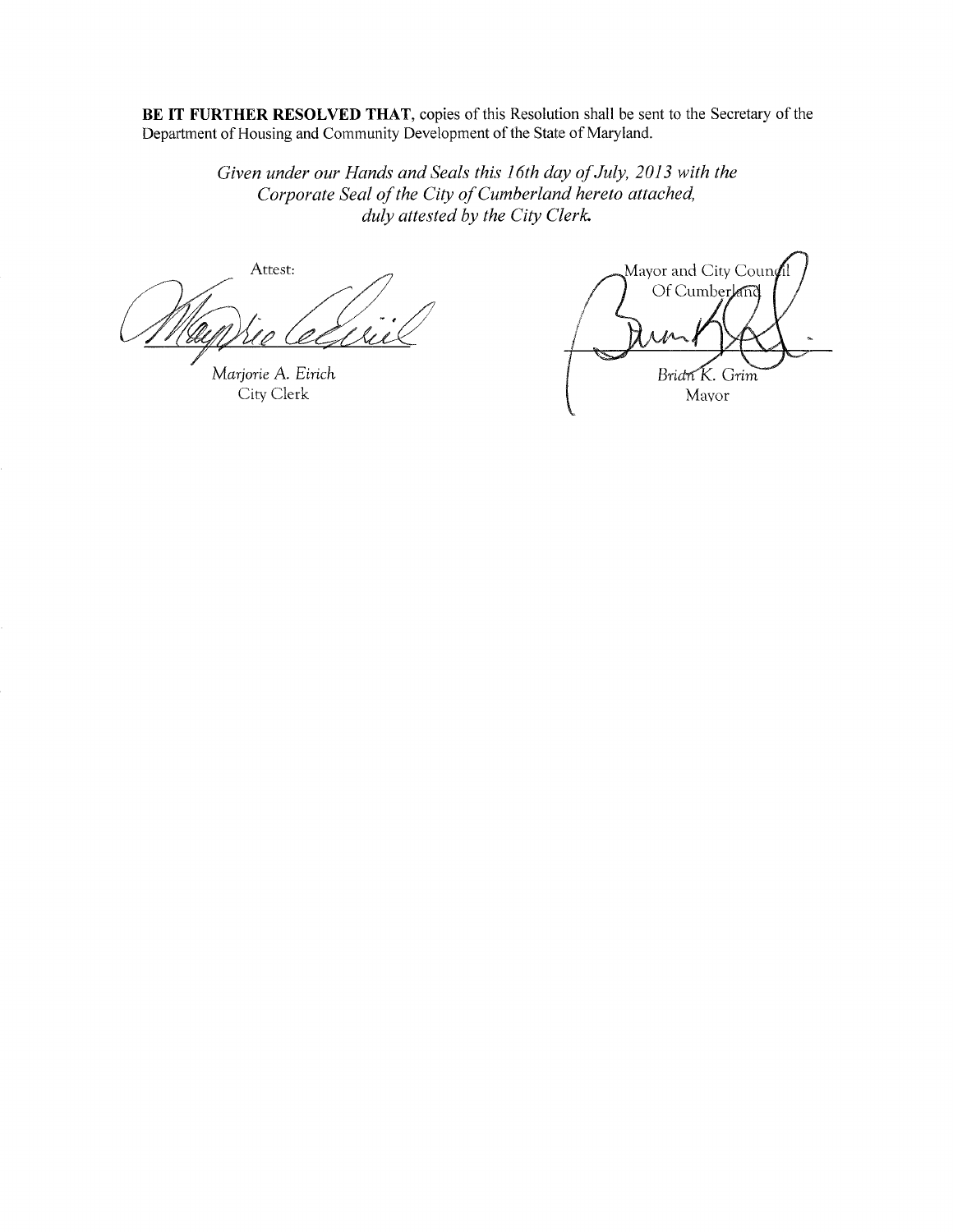

# **CUMBERLAND COMMUNITY LEGACY 2013** (FY 2014 Application) **PROPOSED PROJECTS** (IN PRIORITY ORDER)

### Downtown Development Commission - Upper Story Redevelopment - \$200,000

The revitalization of Cumberland's Historic District and Town Centre has been a main priority of the Downtown Development Commission as well as Cumberland's Main Street Program. Within the updated Downtown Design and Development Plan, upper story redevelopment is encouraged for mixeduse multistory buildings for both residential and commercial upper story redevelopment. The current zoning ordinance permits residential and commercial uses as a use by right in the City of Cumberland's **Central Business District.** 

Like many other smaller communities, Cumberland faces high vacancy rates and a poor mix of retail stores, especially after the economic decline of 2008. The majority of vacant buildings in the Main Street District are beyond simple repairs and in need of a complete rehabilitation project. Due to current property and renovation costs, it is difficult for developers and interested parties to justify taking on a large rehabilitation project in Downtown Cumberland when the result is a loss of profit. Providing competitive grants and loan programs would give the extra incentive that developers would need to take on a rehabilitation project.

The targeted neighborhood would include the Main Street District in Downtown Cumberland, also defined by the boundaries of the Downtown Development Commission Special Taxing District.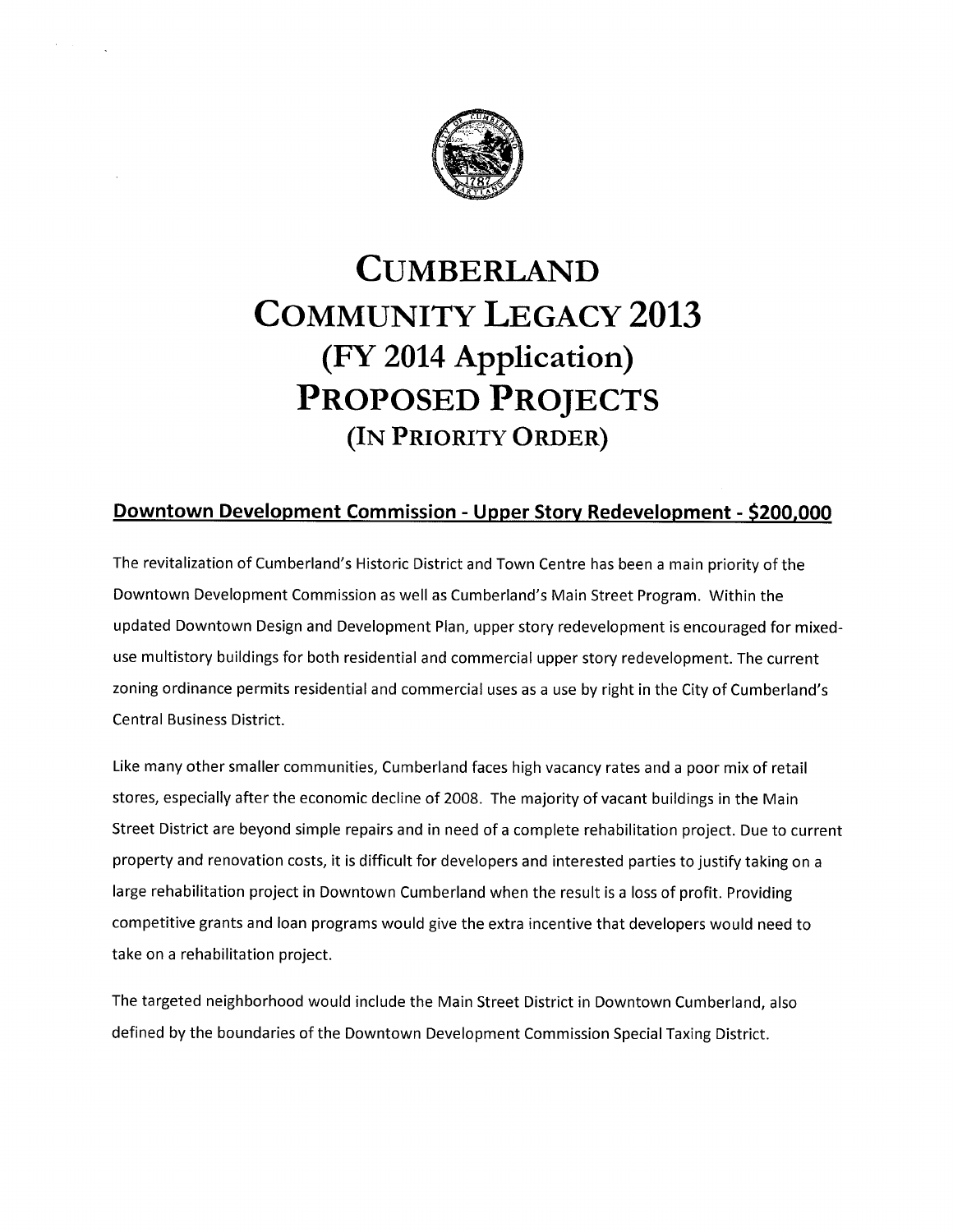As part of the Sustainable Communities Act of 2010, upper story redevelopment would help strengthen the community by encouraging homeownership and commercial revitalization with mixed-use development. Contributions from the Community Legacy Program would provide grants or forgivable loans to select applicants for upper story redevelopment in Cumberland's Town Centre.

#### City of Cumberland - Historic District Sign Grant Program - \$20,000

The City of Cumberland proposes to provide an incentive program to property owners within the Canal Place Preservation District, a district that contains the entire Main Street Maryland-designated district, to encourage the use of hanging or perpendicular signs since these were recommended by Mackin Engineering within the soon-to-be completed Downtown Design and Development Plan Update.

The program will require a 75/25 match from the property owner/business owner. All persons interested in the program will be required to submit an application that states a clear proposal of the project. Each project will need to adhere to the guidelines set forth by the Preservation District Design and Preservation Guidelines for Cumberland, Maryland. Before work can begin, all projects will still need to apply for a Certificate of Appropriateness application for review by the Cumberland Historic Preservation Commission.

#### City of Cumberland - Neighborhoods Matter - \$75,000

Beginning in August 2011, the City of Cumberland began the "Neighborhoods Matter" program in order to unite city code enforcement, fire, police, and public works staff with neighborhood-based organizations to identify and resolve typical problems that exist throughout the city.

Each summer since 2011, Cumberland code enforcement and fire department staff conduct a door-todoor survey of each neighborhood to assess general conditions and identify specific issues that need attention. During this review, code enforcement staff work to address code compliance issues and, when warranted, provide residents with a checklist of items that need to be addressed. Fire department personnel are available to check smoke detectors and provide new detection units where needed, while offering fire safety information to residents. Issues regarding street conditions, such as pot holes and street sweeping schedules, are assessed and re-evaluated by public works staff and residents are encouraged to speak with police department personnel who are available to address neighborhood safety concerns.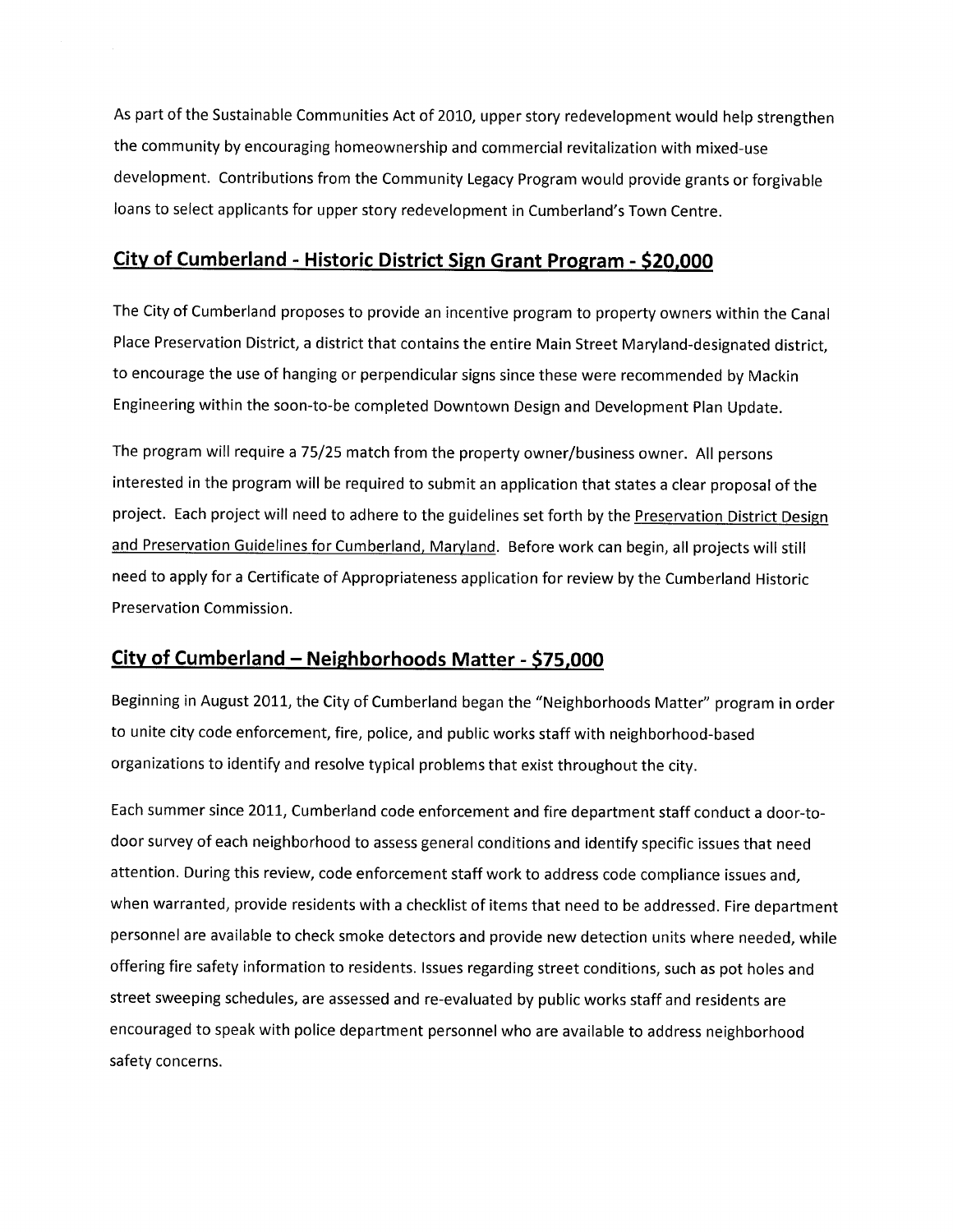During the neighborhood surveys, common themes are observed and the City of Cumberland would like to request Community Legacy funds to encourage the resolution of these issues. The funding will target exterior property maintenance issues, particularly chipping and peeling paint, as well as junk/trash removal. The Community Legacy funds would provide for the provision of a limited-time dumpster within the targeted neighborhood to be monitored for neighborhood-use only, as well as for grant funds to hire a contractor to address the property maintenance issues.

#### <u> Friends Aware – Building Expansion and Renovation Project- \$100,000\*</u>

## \*Pending Approval by the State of Maryland of the City of Cumberland's request to amend the existing designated Sustainable Communities boundaries

Friends Aware seeks funds to complete the building expansion and renovation project that will provide an additional 10,266 square foot addition and renovate the existing 22,000 sq. foot facility in addition to major site modifications. Friends Aware Inc. is located at 1601 Holland Street, Cumberland, Maryland. The Holland Street location provides supported employment services, vocational training and day habilitation for 140 developmentally disabled individuals of Allegany County.

The original facility constructed in the 1960s has had three (3) additions which were constructed in 1978, 1988 and 2004. The project will address issues of serious building deterioration, compliance with ADA and fire code, as well as expansion for improved efficiency and ability to accommodate growth and unmet need. The request for funding from the Community Legacy would be used to defray costs associated with this project.

It is anticipated that 154 individuals with developmental disabilities are in need of service in Western Maryland. This expansion will allow for an additional 20 individuals to be served, resulting in the creation of 15 direct care staff positions at the completion of the project, anticipated for 2015. The expansion will provide increased space to enable additional community partnerships, and create greater opportunity for skills training and employment.

## <u>Cumberland Neighborhood Housing Services, Inc. – Neighborhood Restoration</u> Project-\$100,000

This proposed funding project aims to acquire and raze significantly blighted properties in targeted neighborhoods that serve as major gateways into and out of the City of Cumberland, as well as busy and growing business districts. The neighborhoods to be targeted are largely inhabited by senior citizens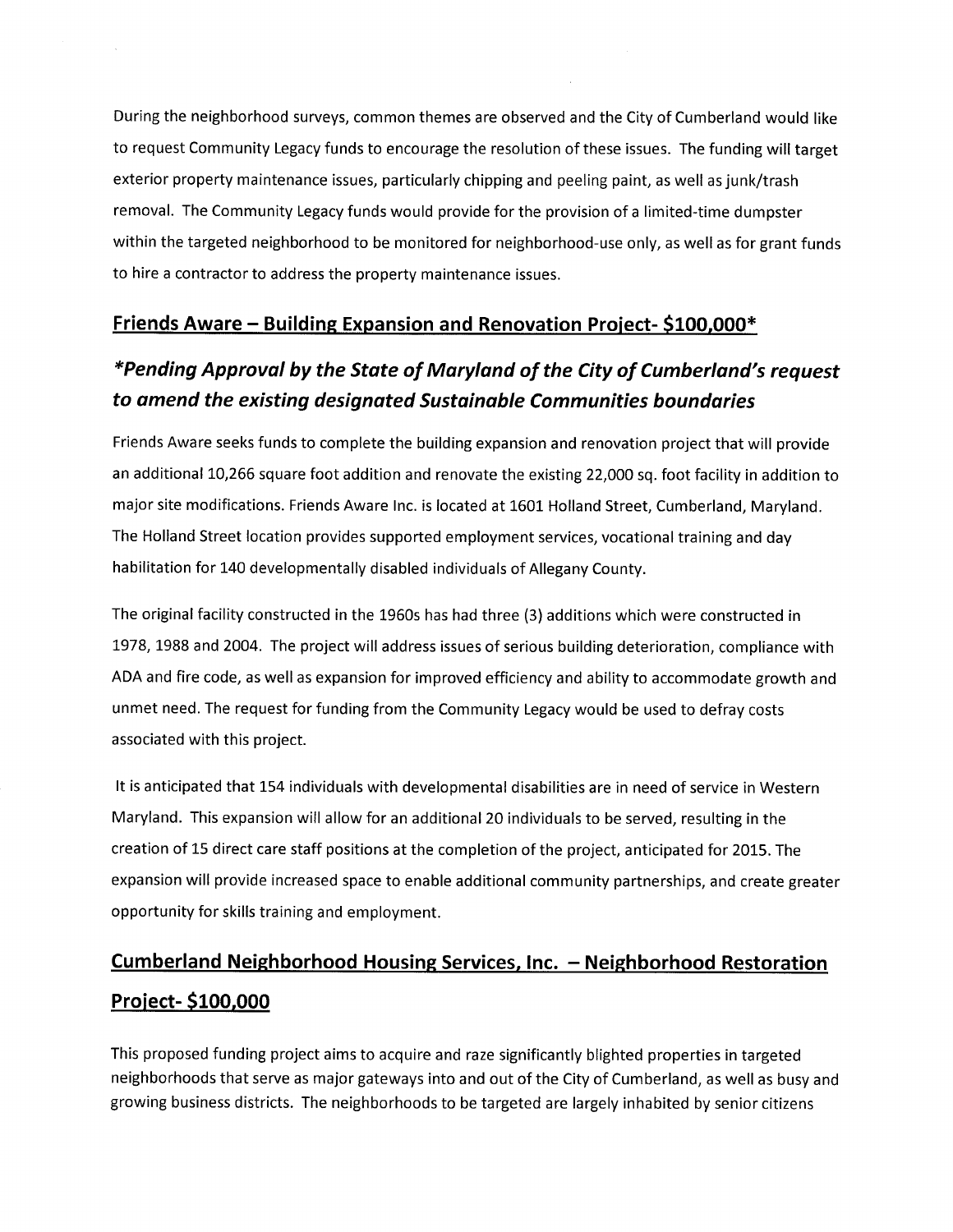and low to moderate income individuals. A significant portion of the residential units are owneroccupied, but there has been a recent increase in conversion from owner-occupied residences to rental units in the targeted corridors. Many of the senior residents of the corridors remain on fixed incomes and are retired, with several disabled persons also living in the neighborhoods. Conversions of single family homes into one or more rental units have negatively impacted the quality of living in the neighborhoods, now experiencing a noticeable decay of property maintenance and pride. This funding proposal aims to target this growing concern with specific property blight removal efforts, including the need to fund the acquisitions and demolitions of some of the most blighted structures in the neighborhoods. The project aims to dramatically enhance the streetscape in the neighborhoods, instill greater pride in the neighborhoods, remove urban decay that contributes to the Broken Windows Theory of property decay, and improve the property values of the recognized low to moderate income home owners and the value of the rental units.

 $\zeta = \zeta_{\rm L}$